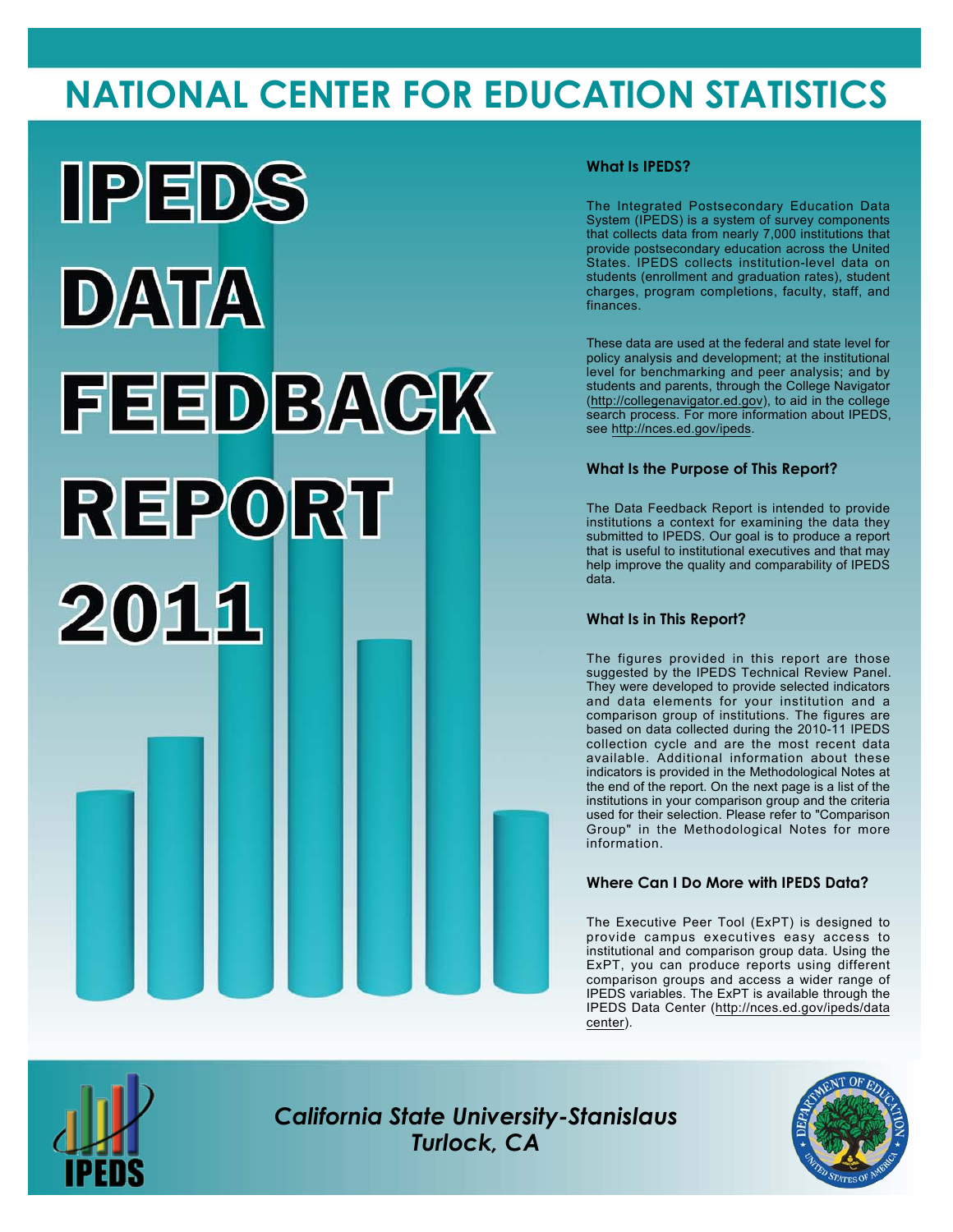# **COMPARISON GROUP**

Comparison group data are included to provide a context for interpreting your institution's statistics. If your institution did not define a Custom Comparison Group for this report by July 15, NCES selected a comparison group for you. (In this case, the characteristics used to define the comparison group appears below.) The Executive Peer Tool (ExPT)[\(http://nces.ed.gov/ipeds/datacenter/\)](http://nces.ed.gov/ipeds/datacenter/) can be used to reproduce the figures in this report using different peer groups.

Using some of your institution's characteristics, a group of comparison institutions was selected for you. The characteristics include Carnegie Classification of Masters Colleges and Universities (larger programs), public and enrollment of a similar size. This comparison group includes the following 34 institutions:

- Alabama State University (Montgomery, AL)
- Armstrong Atlantic State University (Savannah, GA)
- Augusta State University (Augusta, GA)
- California State University-Bakersfield (Bakersfield, CA)
- Chicago State University (Chicago, IL)
- Clarion University of Pennsylvania (Clarion, PA)
- Columbus State University (Columbus, GA)
- East Stroudsburg University of Pennsylvania (East Stroudsburg, PA)
- Edinboro University of Pennsylvania (Edinboro, PA)
- Fort Hays State University (Hays, KS)
- Georgia College & State University (Milledgeville, GA) Morehead State University (Morehead, KY)
- New Jersey City University (Jersey City, NJ)
- Norfolk State University (Norfolk, VA)
- 
- Northwest Missouri State University (Maryville, MO)
- Pittsburg State University (Pittsburg, KS)
- Rhode Island College (Providence, RI) Shippensburg University of Pennsylvania (Shippensburg, PA)
- Sonoma State University (Rohnert Park, CA)
- Southern University and A & M College (Baton Rouge, LA)
- Southern Utah University (Cedar City, UT)
- State University of New York at New Paltz (New Paltz, NY)
- SUNY College at Brockport (Brockport, NY)
- SUNY College at Cortland (Cortland, NY)
- SUNY College at Plattsburgh (Plattsburgh, NY)
- The College of New Jersey (Ewing, NJ)
- University of Michigan-Dearborn (Dearborn, MI)
- University of Michigan-Flint (Flint, MI)
- University of Nebraska at Kearney (Kearney, NE)
- University of North Alabama (Florence, AL)
- University of Southern Maine (Portland, ME)
- University of Wisconsin-Platteville (Platteville, WI)
- West Texas A & M University (Canyon, TX)
- Winthrop University (Rock Hill, SC)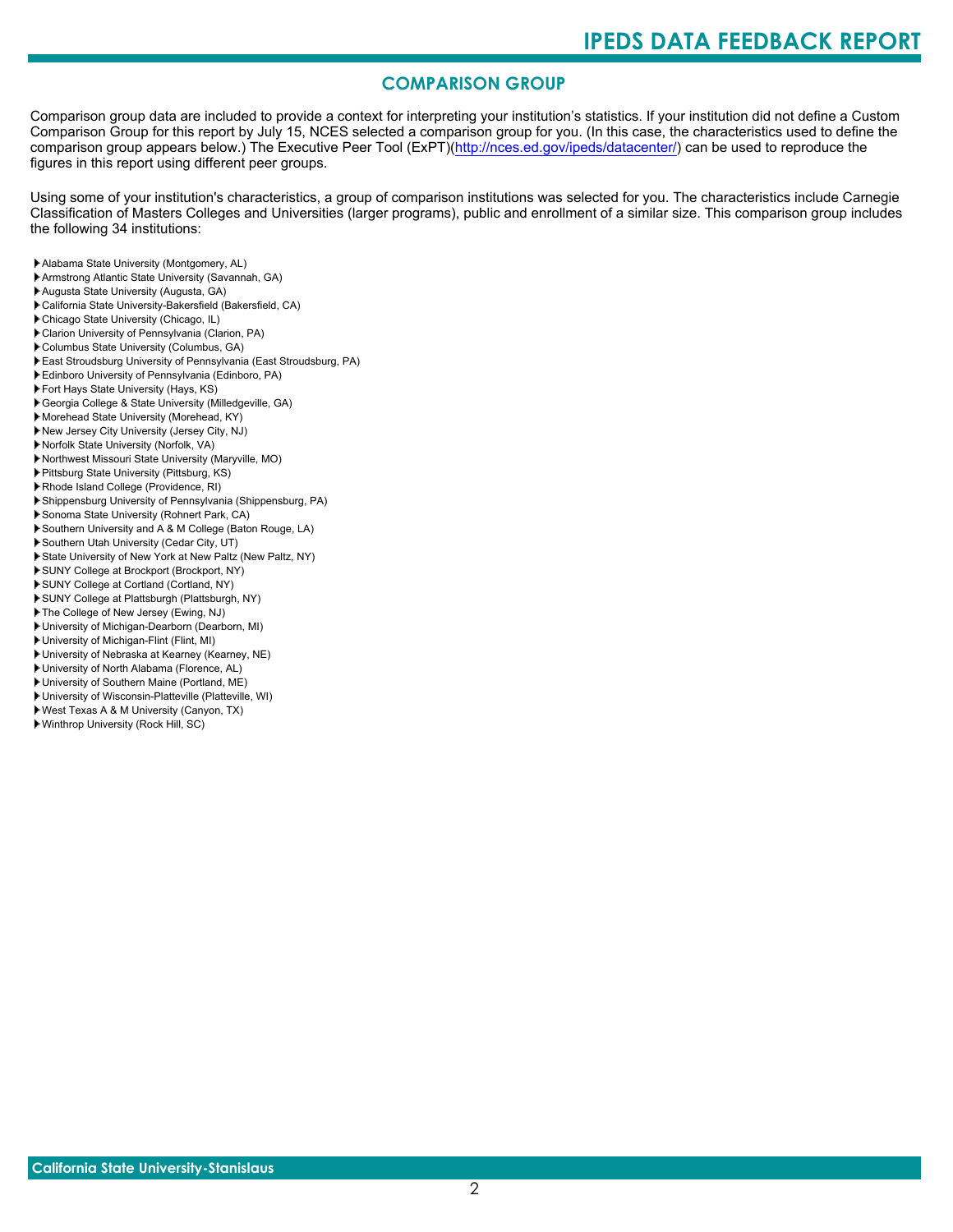#### **Figure 1. Percent of all students enrolled, by race/ethnicity and percent of students who are women: Fall 2010**



**NOTE: For this survey year, institutions were required to report race and ethnicity using the 1997 (new) Office of Management and Budget categories. For more information** about disaggregation of data by race and ethnicity, please see the Methodological Notes at the end of this report. Median values for the comparison group will not add to 100<br>percent. See "Use of Median Values for Compariso **institutions in the comparison group.**

**SOURCE: U.S. Department of Education, National Center for Education Statistics, Integrated Postsecondary Education Data System (IPEDS): Spring 2011, Fall Enrollment component.**

#### **Figure 2. Unduplicated 12-month headcount of all students and of undergraduate students (2009-10), total FTE enrollment (2009-10), and full- and part-time fall enrollment (Fall 2010)**



**NOTE: For details on calculating full-time equivalent (FTE) enrollment, see Calculating FTE in the Methodological Notes at the end of this report. Total headcount, FTE, and full- and part-time fall enrollment include both undergraduate and postbaccalaureate students, when applicable. N is the number of institutions in the comparison group.**

**SOURCE: U.S. Department of Education, National Center for Education Statistics, Integrated Postsecondary Education Data System (IPEDS): Fall 2010, 12-month Enrollment component and Spring 2011, Fall Enrollment component.**

#### **Figure 3. Number of degrees awarded, by level: 2009-10**

![](_page_2_Figure_10.jpeg)

**NOTE: For additional information about postbaccalaureate degree levels, see the Methodology Notes. N is the number of institutions in the comparison group. SOURCE: U.S. Department of Education, National Center for Education Statistics, Integrated Postsecondary Education Data System (IPEDS): Fall 2010, Completions component.**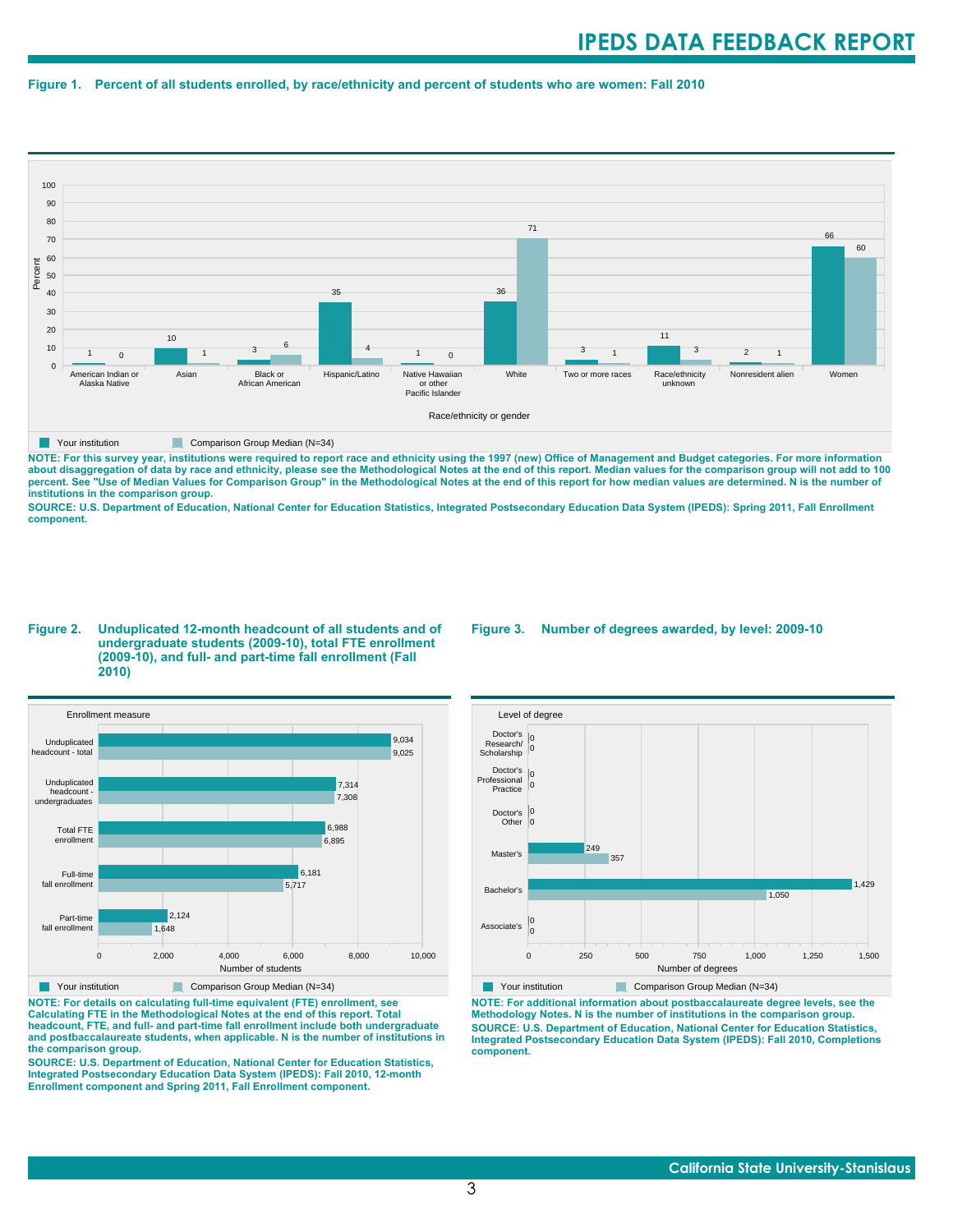**Figure 4. Academic year tuition and required fees for full-time, first-time, degree/certificate-seeking undergraduates: 2007-08--2010-11**

![](_page_3_Figure_2.jpeg)

**NOTE: The tuition and required fees shown here are the lowest reported from the categories of in-district, in-state, and out-of-state. N is the number of institutions in the comparison group.**

**SOURCE: U.S. Department of Education, National Center for Education Statistics, Integrated Postsecondary Education Data System (IPEDS): Fall 2010, Institutional Characteristics component.**

**Figure 6. Percent of full-time, first-time degree/certificate-seeking undergraduate students who received grant or scholarship aid from the federal government, state/local government, or the institution, or loans, by type of aid: 2009-10**

![](_page_3_Figure_6.jpeg)

**NOTE: Any grant aid above includes grant or scholarship aid from the federal government, state/local government, or the institution. Federal grants includes Pell grants and other federal grants. Any loans includes federal loans and other loans to students. For details on how students are counted for financial aid reporting, see Cohort Determination in the Methodological Notes at the end of this report. N is the number of institutions in the comparison group.**

**SOURCE: U.S. Department of Education, National Center for Education Statistics, Integrated Postsecondary Education Data System (IPEDS): Spring 2011, Student Financial Aid component.**

![](_page_3_Figure_9.jpeg)

![](_page_3_Figure_10.jpeg)

**NOTE: Average net price is for full-time, first-time, degree/certificate-seeking undergraduate students and is generated by subtracting the average amount of federal, state/local government, and institutional grant and scholarship aid from the total cost of attendance. For public institutions, this includes only students who paid the in-state or in-district tuition rate. Total cost of attendance is the sum of published tuition and required fees, books and supplies, and the weighted average room and board and other expenses. For more information, see the Methodological Notes at the end of this report. N is the number of institutions in the comparison group.**

**SOURCE: U.S. Department of Education, National Center for Education Statistics, Integrated Postsecondary Education Data System (IPEDS): Fall 2010, Institutional Characteristics component; Spring 2011, Student Financial Aid component.**

#### **Figure 7. Average amounts of grant or scholarship aid from the federal government, state/local government, or the institution, or loans received, by full-time, first-time degree/certificate-seeking undergraduate students, by type of aid: 2009-10**

![](_page_3_Figure_14.jpeg)

**NOTE: Any grant aid above includes grant or scholarship aid from the federal government, state/local government, or the institution. Federal grants includes Pell grants and other federal grants. Any loans includes federal loans and other loans to students. Average amounts of aid were calculated by dividing the total aid awarded by the total number of recipients in each institution. N is the number of institutions in the comparison group.**

**SOURCE: U.S. Department of Education, National Center for Education Statistics, Integrated Postsecondary Education Data System (IPEDS): Spring 2011, Student Financial Aid component.**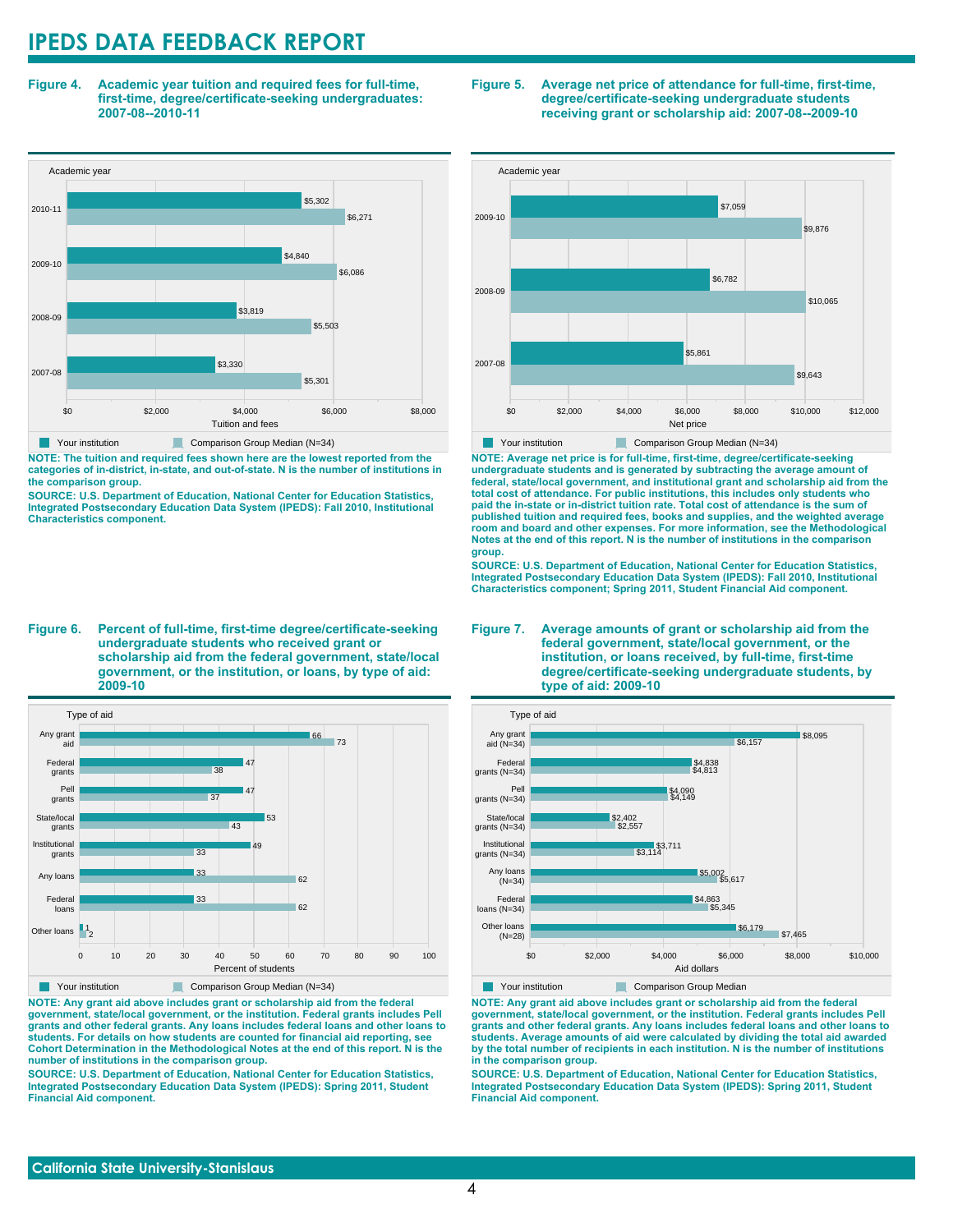#### **Figure 8. Percent of all undergraduates receiving aid by type of aid: 2009-10**

**Figure 9. Average amount of aid received by all undergraduates, by type of aid: 2009-10**

![](_page_4_Figure_3.jpeg)

**NOTE: Any grant aid above includes grant or scholarship aid from the federal government, state/local government, the institution, or other sources. Federal loans includes only federal loans to students. N is the number of institutions in the comparison group.**

**SOURCE: U.S. Department of Education, National Center for Education Statistics, Integrated Postsecondary Education Data System (IPEDS): Spring 2011, Student Financial Aid component.**

![](_page_4_Figure_6.jpeg)

**NOTE: Any grant aid above includes grant or scholarship aid from the federal government, state/local government, the institution, or other sources. Federal loans includes federal loans to students. Average amounts of aid were calculated by dividing the total aid awarded by the total number of recipients in each institution. N is the number of institutions in the comparison group.**

**SOURCE: U.S. Department of Education, National Center for Education Statistics, Integrated Postsecondary Education Data System (IPEDS): Spring 2011, Student Financial Aid component.**

#### **Figure 10. Graduation rate and transfer-out rate (2004 cohort); graduation rate cohort as a percent of total entering students and retention rates of first-time students (Fall 2010)**

![](_page_4_Figure_10.jpeg)

**NOTE: Graduation rate cohort includes all full-time, first-time, degree/certificateseeking undergraduate students. Entering class includes all students coming to the institution for the first time. Only institutions with a mission to prepare students to transfer are required to report transfers out. Graduation and transfer-out rates are the Student Right-to-Know rates. Retention rates are measured from the fall of first enrollment to the following fall. 4-yr institutions report retention rates for students seeking a bachelor's degree. Median values for the comparison group will not add to 100 percent. N is the number of institutions in the comparison group.**

**SOURCE: U.S. Department of Education, National Center for Education Statistics, Integrated Postsecondary Education Data System (IPEDS): Spring 2011, Graduation Rates component and Fall Enrollment component.**

#### **Figure 11. Bachelor's degree graduation rates of full-time, first-time, degree/certificate-seeking undergraduates within 4 years, 6 years, and 8 years: 2002 cohort**

![](_page_4_Figure_14.jpeg)

**NOTE: The 6-year graduation rate is the Student Right-to-Know (SRK) rate; the 4 and 8-year rates are calculated using the same methodology. For more information see the Methodological Notes at the end of the report. N is the number of institutions in the comparison group.**

**SOURCE: U.S. Department of Education, National Center for Education Statistics, Integrated Postsecondary Education Data System (IPEDS): Spring 2011, 200% Graduation Rates component.**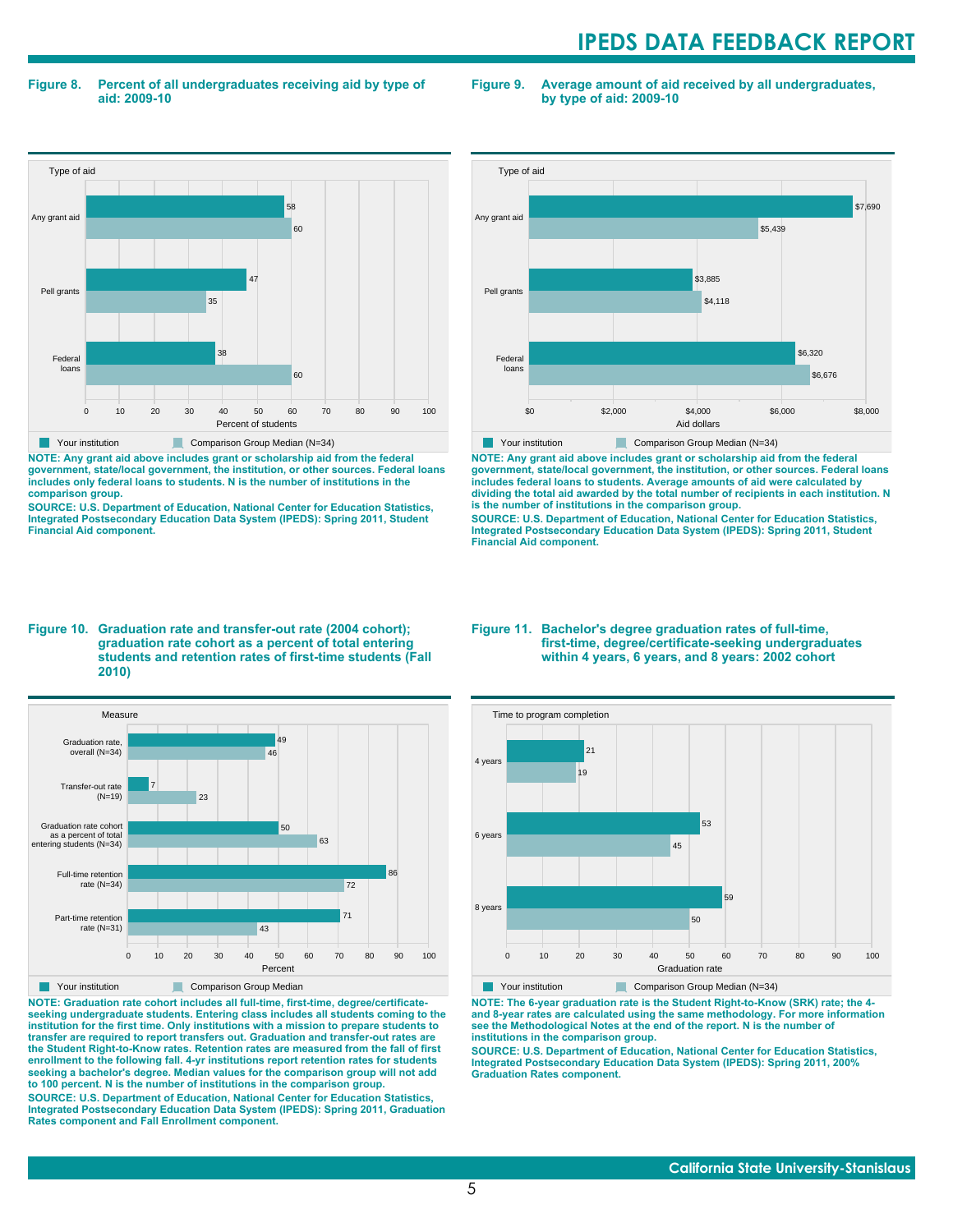### **Figure 12. Full-time equivalent staff, by assigned position: Fall 2010**

#### **Staff category** 0 100 100 200 300 300 400 Number of staff Non-professional Other professional (support/service) Executive/ administrative/ managerial Instruction/ research/ public service 272 220 206 205 51 26 345 324 Your institution **Comparison Group Median (N=34)**

**NOTE: Graduate assistants are not included in this figure. For information on the calculation of FTE of staff, see the Methodological Notes. N is the number of institutions in the comparison group.**

**SOURCE: U.S. Department of Education, National Center for Education Statistics, Integrated Postsecondary Education Data System (IPEDS): Winter 2010-11, Human Resources component.**

#### **Figure 13. Average salaries of full-time instructional staff equated to 9-month contracts, by academic rank: Academic year 2010-11**

![](_page_5_Figure_6.jpeg)

**NOTE: Average full-time instructional staff salaries for 11/12-month contracts were equated to 9-month average salaries by multiplying the 11/12-month salary by .8182. Salaries based on less than 9-month contracts are not included. Medical school salaries are not included. N is the number of institutions in the comparison group. Medians are not reported for comparison groups with less than three values. SOURCE: U.S. Department of Education, National Center for Education Statistics, Integrated Postsecondary Education Data System (IPEDS): Winter 2010-11, Human Resources component.**

#### **Figure 14. Percent distribution of core revenues, by source: Fiscal year 2010**

![](_page_5_Figure_9.jpeg)

**NOTE: The comparison group median is based on those members of the comparison group that report finance data using the same accounting standards as the comparison institution. For a detailed definition of core revenues, see the Methodological Notes. N is the number of institutions in the comparison group. SOURCE: U.S. Department of Education, National Center for Education Statistics, Integrated Postsecondary Education Data System (IPEDS): Spring 2011, Finance component.**

#### **Figure 15. Core expenses per FTE enrollment, by function: Fiscal year 2010**

![](_page_5_Figure_12.jpeg)

Your institution Comparison Group Median (N=34)

**NOTE: The comparison group median is based on those members of the comparison group that report finance data using the same accounting standards as the comparison institution. Expenses per full-time equivalent (FTE) enrollment, particularly instruction, may be inflated because finance data includes all core expenses while FTE reflects credit activity only. For details on calculating FTE enrollment and a detailed definition of core expenses, see the Methodological Notes. N is the number of institutions in the comparison group. SOURCE: U.S. Department of Education, National Center for Education Statistics, Integrated Postsecondary Education Data System (IPEDS): Fall 2010, 12-month Enrollment component and Spring 2011, Finance component.**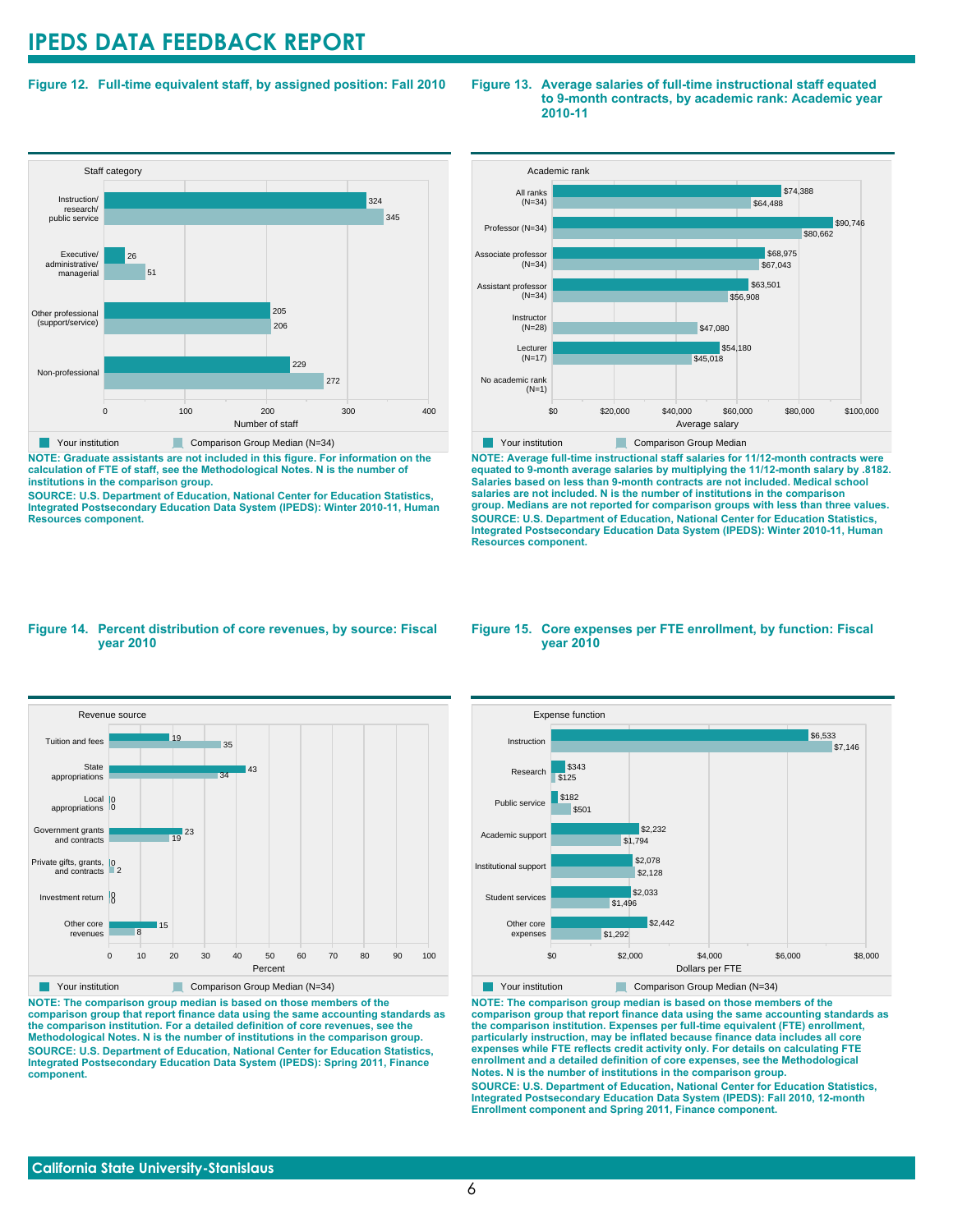# **METHODOLOGICAL NOTES**

#### **Overview**

This report is based on data supplied by institutions to IPEDS during the 2010-11 survey year. Response rates exceeded 99 percent for most surveys. Detailed response tables are included in IPEDS First Look reports, which can be found at [http://nces.ed.gov/pubsearch/getpubcats.asp?sid=010.](http://nces.ed.gov/pubsearch/getpubcats.asp?sid=010)

#### **Use of Median Values for Comparison Group**

The value for the comparison institution is compared to the median value for the comparison group for each statistic included in the figure. If more than one statistic is presented in a figure, the median values are determined separately for each indicator or statistic. Medians are not reported for comparison groups with less than three values. Where percentage distributions are presented, median values may not add to 100 percent. Through the ExPT, users have access to all of the data used to create the figures included in this report.

#### **Missing Statistics**

If a statistic is not reported for your institution, the omission indicates that the statistic is not relevant to your institution and the data were not collected. As such, not all notes listed below may be applicable to your report.

#### **Use of Imputed Data**

All IPEDS data are subject to imputation for total (institutional) and partial (item) nonresponse. If necessary, imputed values were used to prepare your report.

#### **Data Confidentiality**

IPEDS data are not collected under a pledge of confidentiality.

#### **Disaggregation of Data by Race/Ethnicity**

When applicable, some statistics are disaggregated by race/ethnicity. Data disaggregated by race/ethnicity have been reported using the 1997 (new) Office of Management and Budget categories. Detailed information about the recent race/ethnicity changes can be found at <http://nces.ed.gov/ipeds/reic/resource.asp>.

#### **Postbaccalaureate Degree Categories**

The use of new postbaccalaureate degree categories was mandatory in the 2010-11 collection year. These categories are: doctor's degreeresearch/scholarship, doctor's degree-professional practice, and doctor's degree-other. (The first-professional degree and certificate categories and the single doctor's degree category have been eliminated.)

#### **Cohort Determination for Reporting Student Financial Aid and Graduation Rates**

Student cohorts for reporting Student Financial Aid and Graduation Rates data are based on the reporting type of the institution. For institutions that report based on an academic year (those operating on standard academic terms), student counts and cohorts are based on fall term data. Student counts and cohorts for program reporters (those that do not operate on standard academic terms) are based on unduplicated counts of students enrolled during a full 12-month period.

#### **Description of Statistics Used in the Figures**

#### *Average Institutional Net Price*

Average net price is calculated for full-time, first-time degree/certificateseeking undergraduates who were awarded grant or scholarship aid from the federal government, state/local government, or the institution anytime during the full aid year. For public institutions, this includes only students who paid the in-state or in-district tuition rate. Other sources of grant aid are excluded. Average net price is generated by subtracting the average amount of federal, state/local government, and institutional grant and scholarship aid from the total cost of attendance. Total cost of attendance is the sum of published tuition and required fees, books and supplies, and the weighted average room and board and other expenses.

For the purpose of the IPEDS reporting, aid received refers to financial aid that was awarded to, and accepted by, a student. This amount may differ from the aid amount that is disbursed to a student.

#### *Core Expenses*

Core expenses include expenses for instruction, research, public service, academic support, institutional support, student services, scholarships and fellowships (reported under FASB standards as net grant aid to students), and other expenses. Expenses for operation and maintenance of plant, depreciation, and interest are allocated to each of the other functions. Core expenses exclude expenses for auxiliary enterprises (e.g., bookstores, dormitories), hospitals, and independent operations.

#### *Core Revenues*

Core revenues for public institutions reporting under GASB standards include tuition and fees; government appropriations (federal, state, and local); government grants and contracts; private gifts, grants, and contracts; sales and services of educational activities; investment income; other operating and non-operating sources; and other revenues and additions (capital appropriations and grants and additions to permanent endowments). Core revenues for private, not-for-profit institutions (and a small number of public institutions) reporting under FASB include tuition and fees; government appropriations (federal, state, and local); government grants and contracts; private gifts, grants, and contracts (including contributions from affiliated entities); investment return; sales and services of educational activities; and other sources. Core revenues for private, for-profit institutions reporting under FASB standards include tuition and fees; government appropriations (federal, state, and local); government grants and contracts; private grants and contracts; net investment income; sales and services of educational activities; and other sources. In general, core revenues exclude revenues from auxiliary enterprises (e.g., bookstores, dormitories), hospitals, and independent operations.